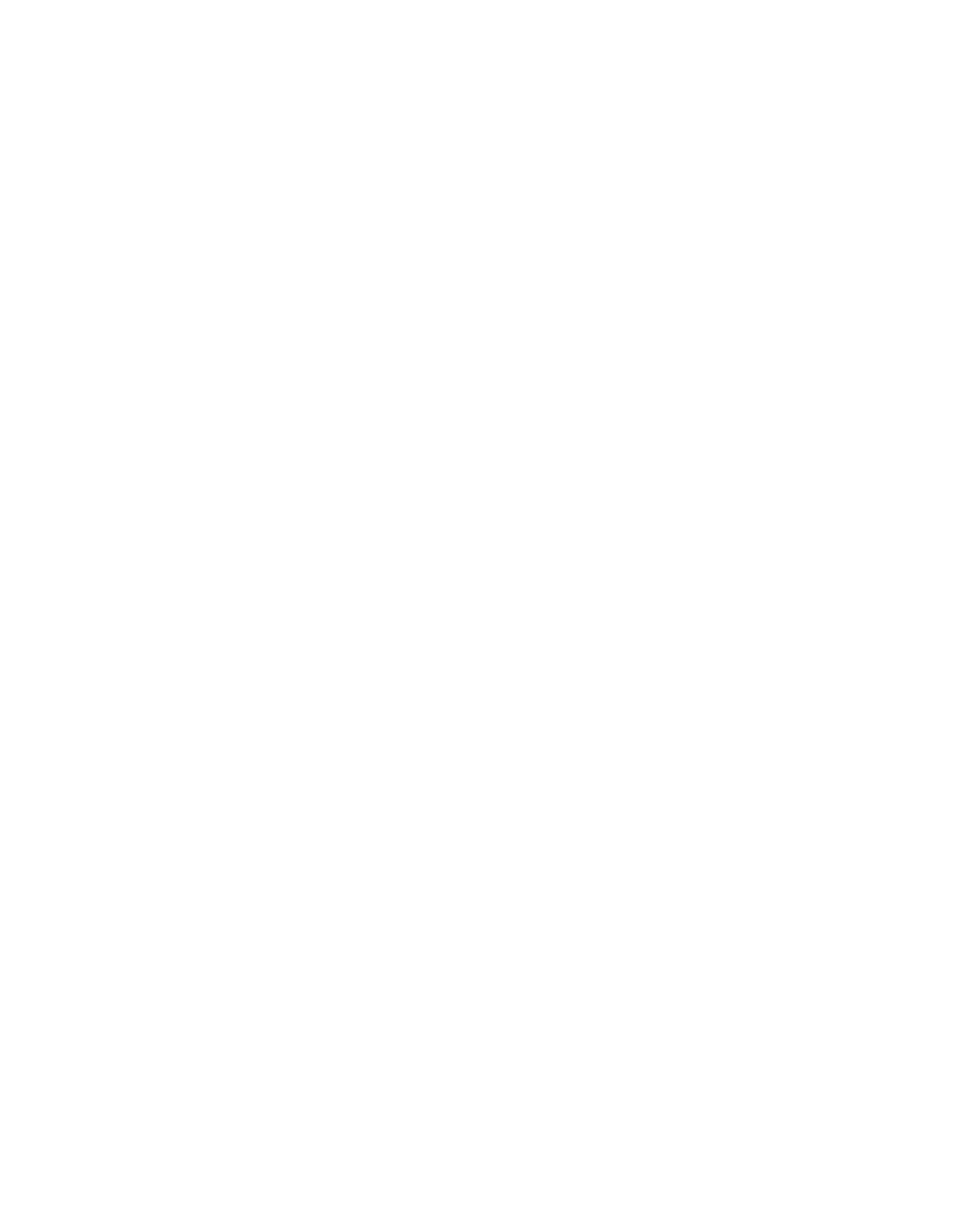

## **Alaska Right-of-Way Manual**

**February 2022**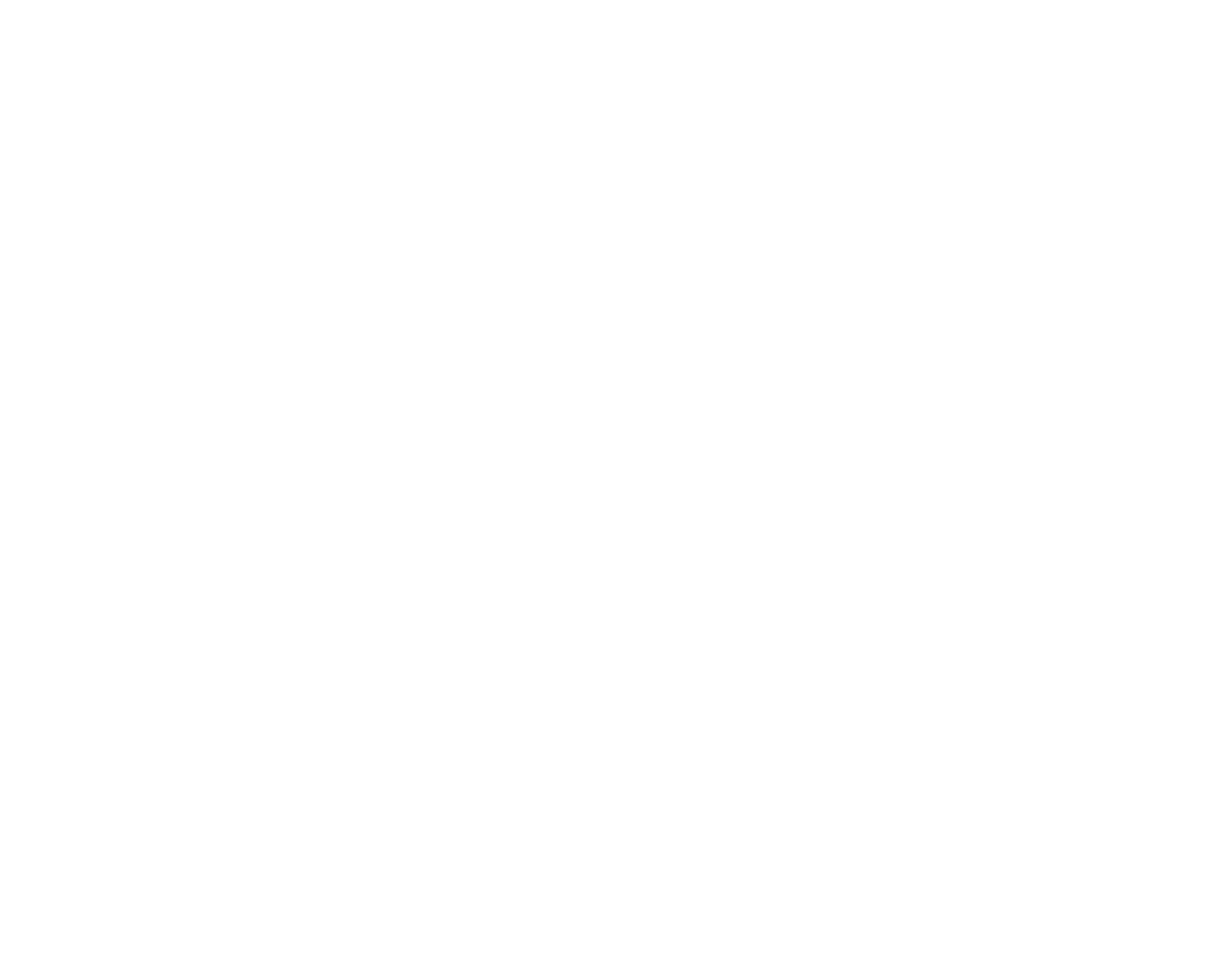#### **Foreword**

The purpose of this manual is to give guidance to Right-of-Way (ROW) professionals on the proper adjudication of property issues relevant to the Alaska Department of Transportation and Public Facilities (DOT&PF). This manual was produced with the guidance and input from each of the regional ROW sections. It is intended to serve as a reference and guide to the policies, procedures, and processes that affect ROW and land issues encountered by DOT&PF in the execution of its duties. This is not intended to be an exhaustive desk manual but instead sets forth clear expectations under our agreement and with our funding partners. While great care has been taken to ensure all the relevant citations have been provided to the reader, the onus is on the ROW professional to know and keep current on the laws and regulations affecting this manual.

This current version supersedes all prior versions of the *Alaska Right-of-Way Manual*. Among the changes in this version:

- raises the threshold of the estimated just compensation for an acquisition triggering the requirement for a second appraisal from \$500,000 to \$1,000,000 and clarifies the requests for waiver of the requirement for a second appraisal;
- clarifies the criteria for the appropriate use of the [Adjustment to an Approved Appraisal for](https://dot.alaska.gov/stwddes/dcsrow/assets/pdf/forms/25a_r415.pdf)  [Minor Change or Addition \(Form](https://dot.alaska.gov/stwddes/dcsrow/assets/pdf/forms/25a_r415.pdf) 25A-R415); and
- makes minor edits for clarification throughout.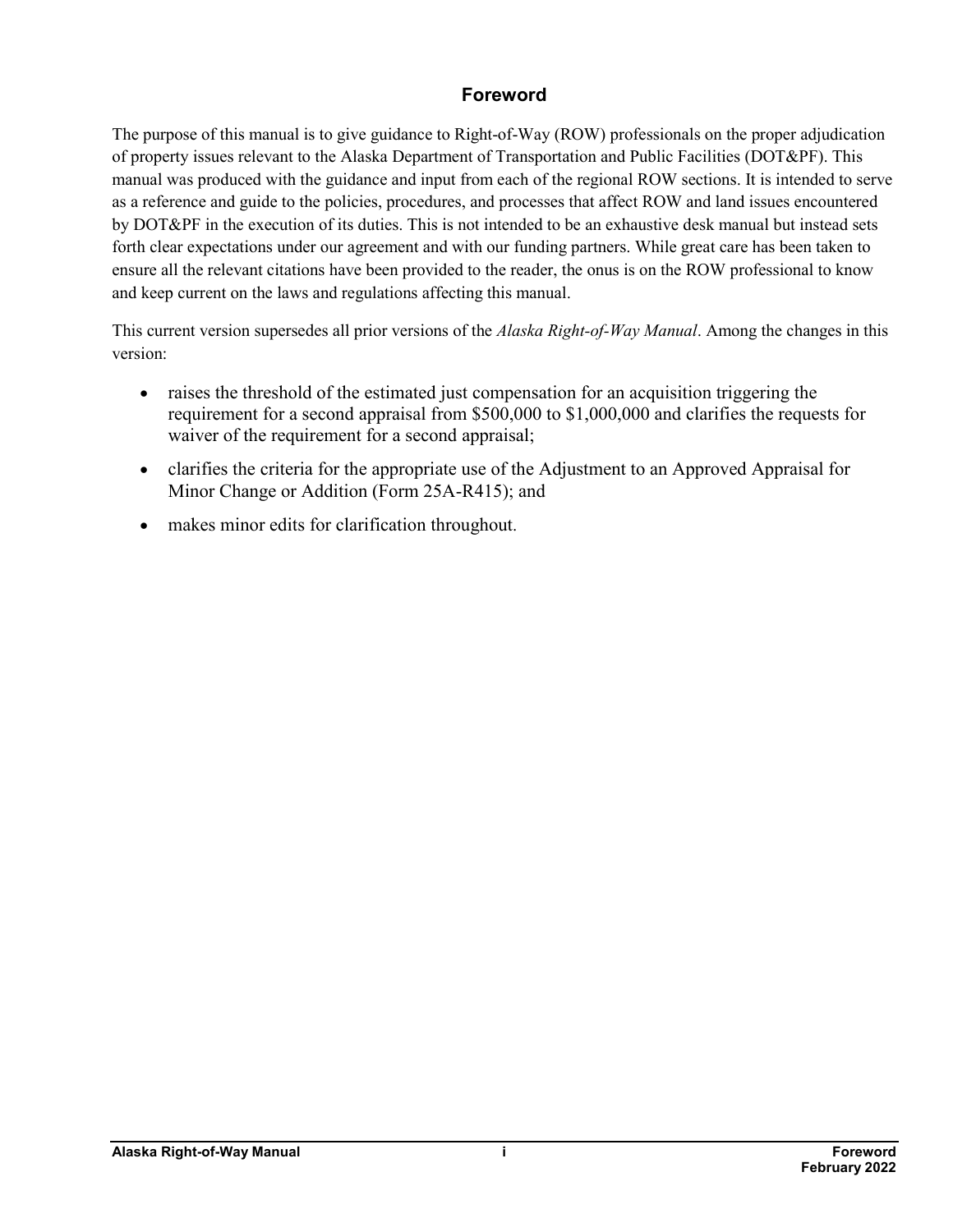This page intentionally left blank.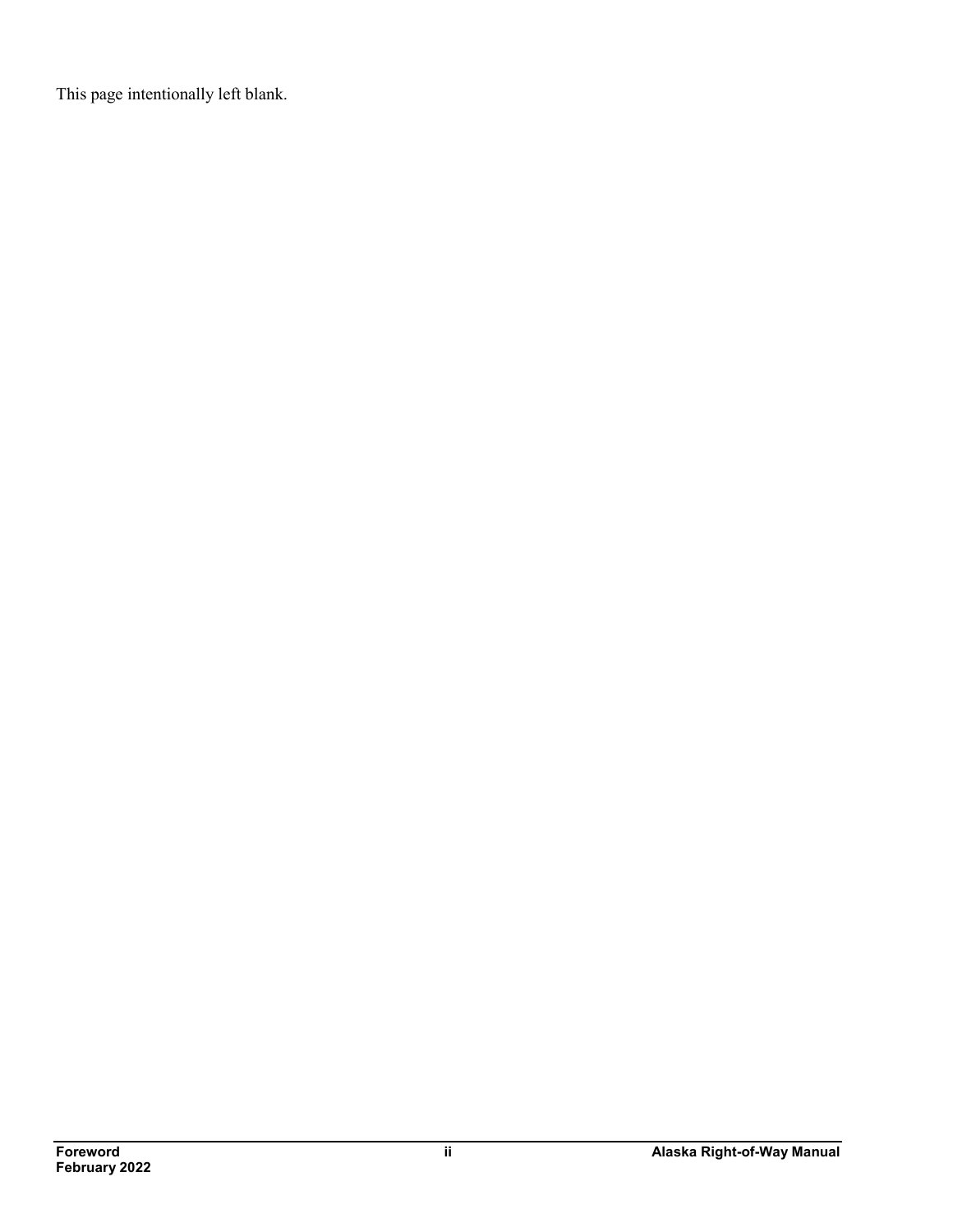### **Table of Contents**

| $\mathbf{1}$ . |      |                  |                                                                 |  |          |  |
|----------------|------|------------------|-----------------------------------------------------------------|--|----------|--|
|                | 1.1. |                  |                                                                 |  |          |  |
|                | 1.2. |                  |                                                                 |  |          |  |
|                | 1.3. |                  |                                                                 |  |          |  |
|                |      | 1, 3, 1,         |                                                                 |  |          |  |
|                |      | 1.3.2.           |                                                                 |  |          |  |
|                | 1.4. |                  |                                                                 |  |          |  |
|                | 1.5. |                  |                                                                 |  |          |  |
|                | 1.6. |                  |                                                                 |  |          |  |
|                | 1.7. |                  |                                                                 |  |          |  |
|                |      | 1.7.1.           |                                                                 |  |          |  |
|                |      | 1.7.2.           |                                                                 |  |          |  |
| 2.             |      |                  |                                                                 |  |          |  |
|                | 2.1. |                  |                                                                 |  |          |  |
|                |      | 2.1.1.           |                                                                 |  |          |  |
|                | 2.2. |                  |                                                                 |  |          |  |
|                | 2.3. |                  |                                                                 |  |          |  |
|                |      | 2.3.1.           |                                                                 |  |          |  |
|                |      | 2.3.2.           | Federal-Aid Aviation Projects and Projects                      |  |          |  |
|                |      |                  |                                                                 |  |          |  |
|                |      | 2.3.3.           | Project Certification and Authority to Advertise  2-2           |  |          |  |
|                |      | 2.3.4.           | Federal Project Advance and Early Acquisition 2-3               |  |          |  |
|                |      | 2.3.5.           |                                                                 |  |          |  |
|                | 2.4. |                  | Contracts with Local Public Agencies or Private Consultants2-3  |  |          |  |
|                |      | 2.4.1            |                                                                 |  |          |  |
|                |      | 2.4.2.           |                                                                 |  |          |  |
|                | 2.5. |                  |                                                                 |  |          |  |
|                |      | 2.5.1            |                                                                 |  |          |  |
|                | 2.6. |                  |                                                                 |  |          |  |
|                | 2.7. |                  | Right-of-Way Certification and Relocation Program Assurances2-5 |  |          |  |
|                |      | 2.7.1.           |                                                                 |  |          |  |
|                | 2.8. |                  |                                                                 |  | $.2 - 6$ |  |
|                |      | 2.8.1.           |                                                                 |  |          |  |
|                |      | 2.8.2.           |                                                                 |  |          |  |
|                | 2.9. |                  |                                                                 |  | .2-6     |  |
|                |      | $2.9.1$ .        |                                                                 |  |          |  |
|                |      | 2.9.2.           | Acquisition: Guidelines for Parcel Review Report  2-6           |  |          |  |
|                |      | 2.9.3.           | <b>Relocation: Guidelines for Relocation</b>                    |  |          |  |
|                |      |                  |                                                                 |  |          |  |
|                |      | 2.9.4.           | Funding, Encumbrance Processing, and Payment  2-7               |  |          |  |
|                |      | 2.9.5.<br>2.9.6. |                                                                 |  |          |  |
|                |      | 2.9.7.           |                                                                 |  |          |  |
|                |      |                  |                                                                 |  |          |  |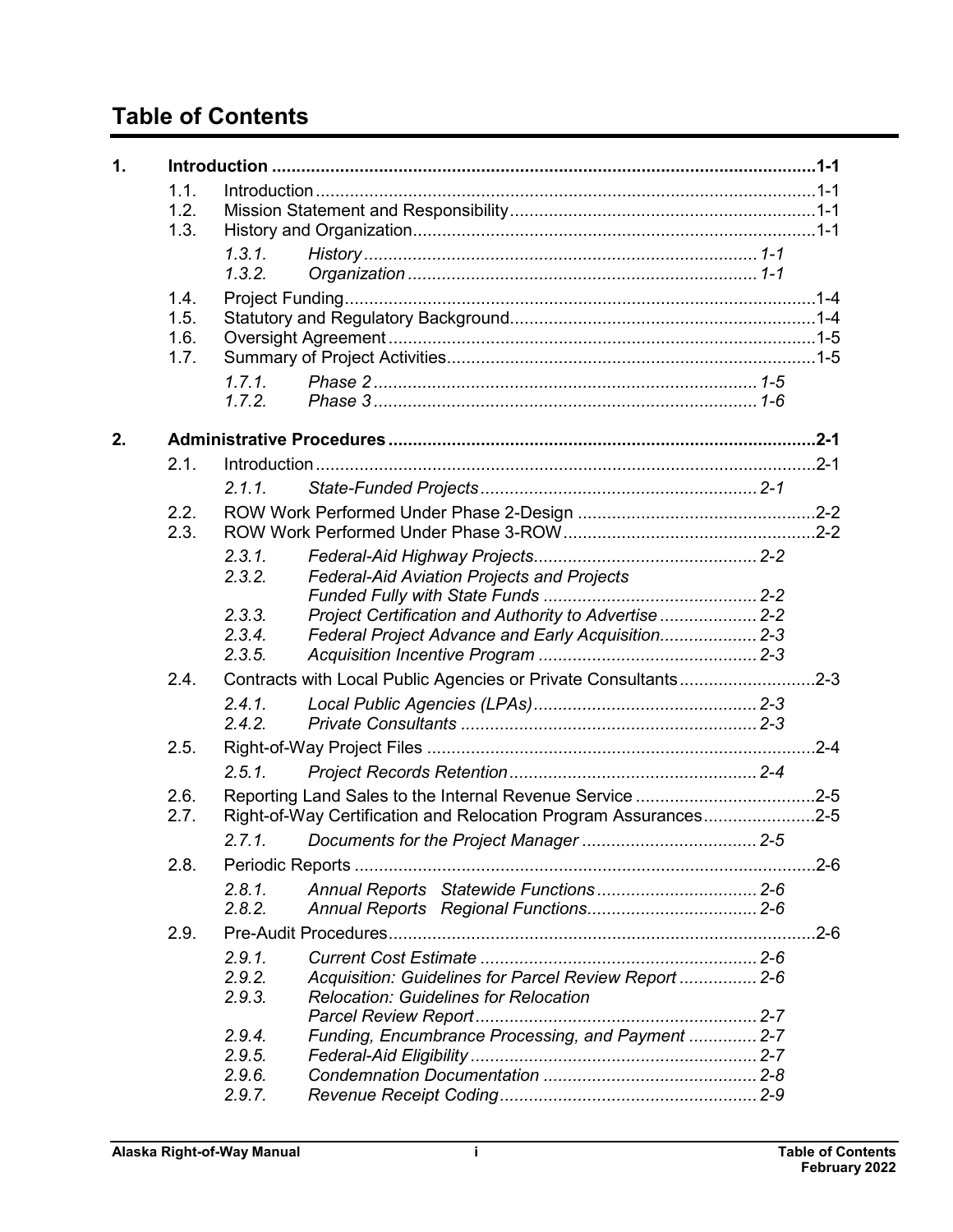|    |       | 2.9.8.           |                                                          |  |          |  |  |
|----|-------|------------------|----------------------------------------------------------|--|----------|--|--|
|    | 2.10. |                  |                                                          |  |          |  |  |
| 3. |       |                  |                                                          |  |          |  |  |
|    | 3.1.  |                  |                                                          |  |          |  |  |
|    | 3.2.  |                  |                                                          |  |          |  |  |
|    |       | $3.2.1$ .        |                                                          |  |          |  |  |
|    | 3.3.  |                  |                                                          |  |          |  |  |
|    |       | 3.3.1.           |                                                          |  |          |  |  |
|    |       | 3.3.2.           |                                                          |  |          |  |  |
|    |       | 3.3.3.           |                                                          |  |          |  |  |
|    |       | 3.3.4.           |                                                          |  |          |  |  |
|    |       | 3.3.5.           |                                                          |  |          |  |  |
|    |       | 3.3.6.           |                                                          |  |          |  |  |
|    |       | 3.3.7.           |                                                          |  |          |  |  |
|    | 3.4.  |                  |                                                          |  |          |  |  |
|    | 3.5.  |                  |                                                          |  |          |  |  |
|    | 3.6.  |                  |                                                          |  |          |  |  |
|    |       | 3.6.1.           | Submittal to Request Authority to Proceed with           |  |          |  |  |
|    |       |                  | Appraisal and Acquisition from FHWA 3-4                  |  |          |  |  |
|    |       | 3.6.2.           |                                                          |  |          |  |  |
|    |       | 3.6.3.           |                                                          |  |          |  |  |
|    | 3.7.  |                  |                                                          |  | $.3 - 4$ |  |  |
|    |       | 3.7.1.           |                                                          |  |          |  |  |
|    |       | 3.7.2.           | Changes Found During Appraisal or Acquisition  3-4       |  |          |  |  |
|    |       | 3.7.3.           |                                                          |  |          |  |  |
|    |       | 3.7.4.           |                                                          |  |          |  |  |
|    | 3.8.  |                  |                                                          |  |          |  |  |
|    |       | 3.8.1            |                                                          |  |          |  |  |
|    |       | 3.8.2.           | <b>Temporary Construction Permit/Temporary</b>           |  |          |  |  |
|    |       |                  |                                                          |  |          |  |  |
|    |       | 3.8.3.           | Numbering of Areas Not Part of a Right-of-Way Parcel 3-5 |  |          |  |  |
|    |       | 3.8.4.           |                                                          |  |          |  |  |
|    |       | 3.8.5.<br>3.8.6. | Numbering Maintenance and Stockpile Sites 3-5            |  |          |  |  |
|    | 3.9.  |                  | Numbering Excess Parcels, Relinquishments, Vacations 3-5 |  |          |  |  |
|    |       |                  |                                                          |  |          |  |  |
| 4. |       |                  |                                                          |  |          |  |  |
|    | 4.1.  |                  |                                                          |  |          |  |  |
|    |       | 4.1.1.           |                                                          |  |          |  |  |
|    |       | 4.1.2.           |                                                          |  |          |  |  |
|    |       | 4.1.3.           |                                                          |  |          |  |  |
|    | 4.2.  |                  |                                                          |  | $4-2$    |  |  |
|    |       | 4.2.1.           |                                                          |  |          |  |  |
|    | 4.3.  |                  |                                                          |  | $4 - 3$  |  |  |
|    |       | 4.3.1.           |                                                          |  |          |  |  |
|    |       | 4.3.2.           |                                                          |  |          |  |  |
|    |       | 4.3.3.           | Intended Users' Pre-Appraisal Field Inspection 4-4       |  |          |  |  |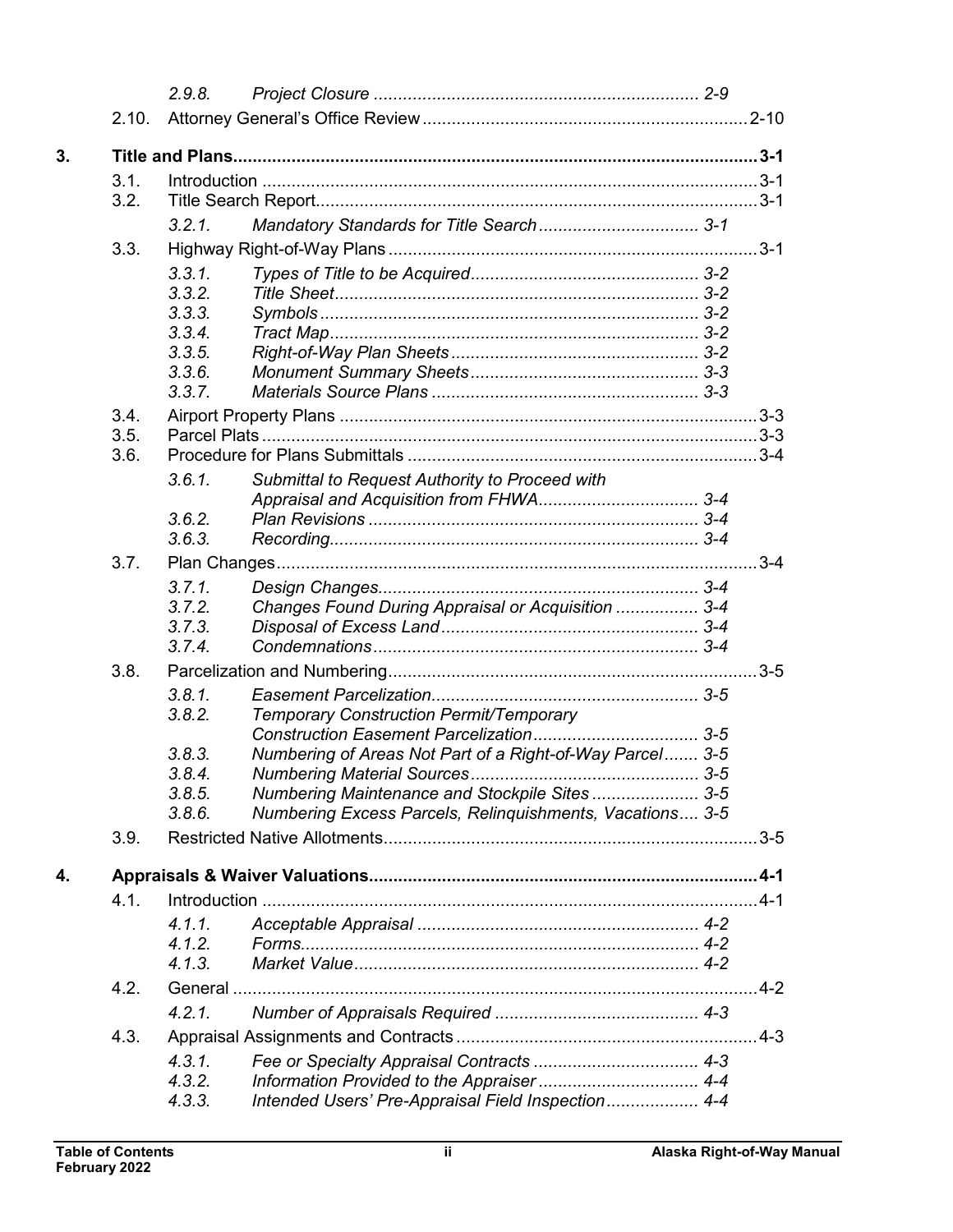| 4.4.<br>4.5.   |                    |                                                      |         |  |  |  |  |
|----------------|--------------------|------------------------------------------------------|---------|--|--|--|--|
|                | 4.5.1.             |                                                      |         |  |  |  |  |
|                | 4.5.2.             |                                                      |         |  |  |  |  |
|                | 4.5.3.             |                                                      |         |  |  |  |  |
|                | 4.5.4.             |                                                      |         |  |  |  |  |
|                | 4.5.5.             |                                                      |         |  |  |  |  |
|                | 4.5.6.             | Request for New Appraisals or Appraisal Reviews  4-5 |         |  |  |  |  |
|                | 4.5.7.             |                                                      |         |  |  |  |  |
| 4.6.           |                    |                                                      |         |  |  |  |  |
| 4.7.           |                    |                                                      |         |  |  |  |  |
|                | 4.7.1.             |                                                      |         |  |  |  |  |
|                | 4.7.2.             |                                                      |         |  |  |  |  |
| 4.8.           |                    |                                                      |         |  |  |  |  |
| 4.9.           |                    |                                                      |         |  |  |  |  |
| 4.10.          |                    |                                                      |         |  |  |  |  |
| 4.11.<br>4.12. |                    |                                                      |         |  |  |  |  |
| 4.13.          |                    |                                                      |         |  |  |  |  |
|                | 4.13.1.            |                                                      |         |  |  |  |  |
|                | 4.13.2.            |                                                      |         |  |  |  |  |
|                | 4.13.3.            |                                                      |         |  |  |  |  |
|                | 4.13.4.            |                                                      |         |  |  |  |  |
|                | 4.13.5.            |                                                      |         |  |  |  |  |
|                | 4.13.6.            | Adjustments to Comparable Sales Data  4-10           |         |  |  |  |  |
| 4.14.          |                    |                                                      |         |  |  |  |  |
|                | 4.14.1             |                                                      |         |  |  |  |  |
| 4.15.          |                    |                                                      |         |  |  |  |  |
|                | 4.15.1.            |                                                      |         |  |  |  |  |
|                | 4.15.2.            |                                                      |         |  |  |  |  |
|                | 4.15.3.            |                                                      |         |  |  |  |  |
| 4.16.          |                    |                                                      |         |  |  |  |  |
|                |                    | 4.16.1. Temporary Permits                            | $-4-19$ |  |  |  |  |
|                | 4.16.2.            |                                                      |         |  |  |  |  |
|                | 4.16.3.            |                                                      |         |  |  |  |  |
|                |                    |                                                      |         |  |  |  |  |
|                | 4.17.1.            |                                                      |         |  |  |  |  |
| 4.18.          |                    |                                                      |         |  |  |  |  |
|                | 4.18.1             |                                                      |         |  |  |  |  |
|                | 4.18.2.            | Mitigation of Damages (Costs-to-Cure) 4-20           |         |  |  |  |  |
|                | 4.18.3.<br>4.18.4. | Mitigation of Damages (Design Changes) 4-21          |         |  |  |  |  |
|                |                    |                                                      |         |  |  |  |  |
| 4.19.<br>4.20. |                    |                                                      |         |  |  |  |  |
| 4.21.          |                    |                                                      |         |  |  |  |  |
| 4.22.          |                    |                                                      |         |  |  |  |  |
| 4.23.          |                    |                                                      |         |  |  |  |  |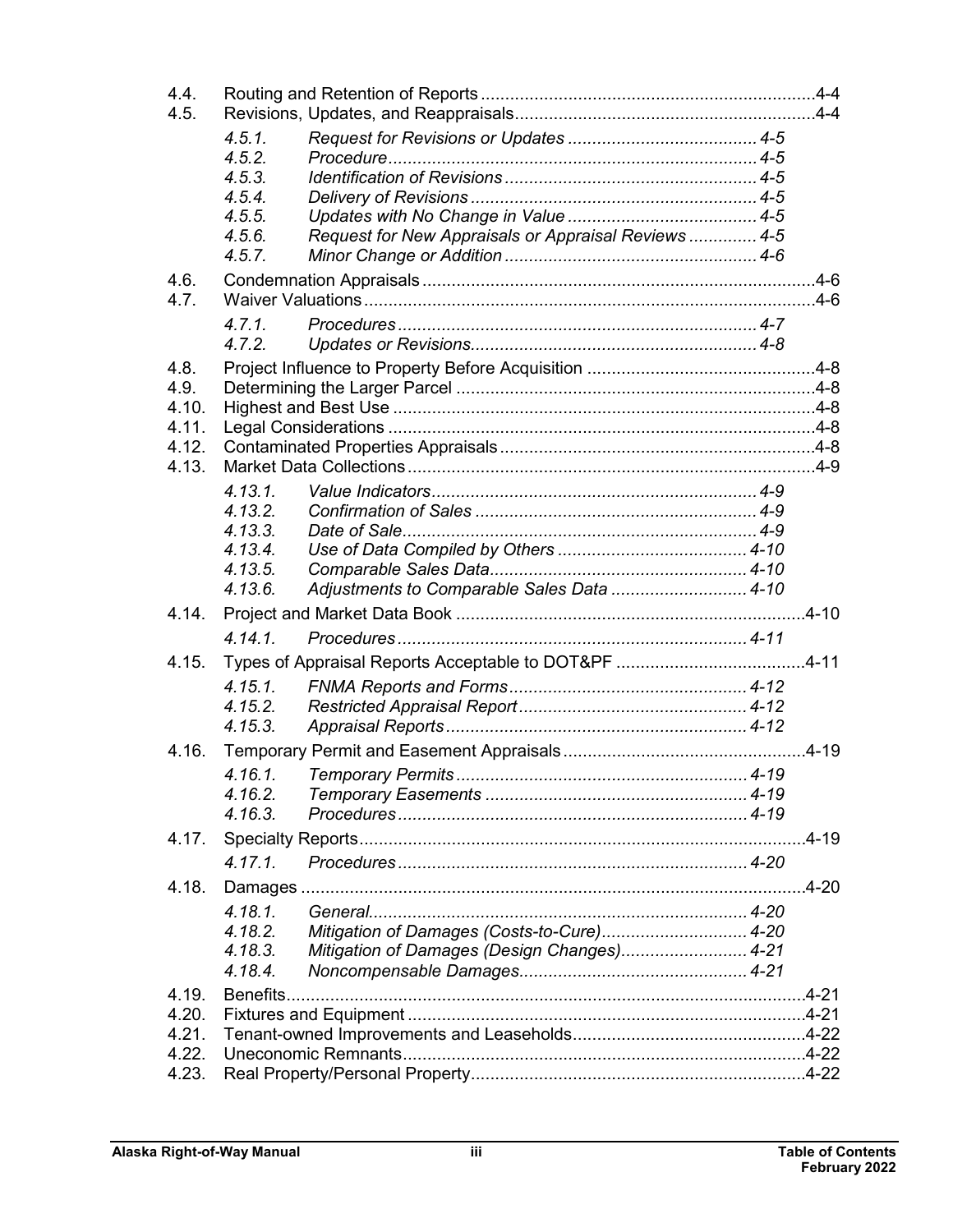| 5. |      |                 |                                                       |  |             |  |
|----|------|-----------------|-------------------------------------------------------|--|-------------|--|
|    | 5.1. |                 |                                                       |  |             |  |
|    | 5.2. |                 |                                                       |  |             |  |
|    |      | 5.2.1.          |                                                       |  |             |  |
|    |      | 5.2.2.          |                                                       |  |             |  |
|    | 5.3. |                 |                                                       |  | $\dots$ 5-2 |  |
|    |      | 5.3.1.          |                                                       |  |             |  |
|    |      | 5.3.2.          |                                                       |  |             |  |
|    |      | 5.3.3.          | Desk Review of Appraisal/Appraisal Report  5-2        |  |             |  |
|    |      | 5.3.4.          | Request for Corrections, Revisions, Explanations,     |  |             |  |
|    |      |                 | or Supplements; Unacceptable Appraisals 5-3           |  |             |  |
|    |      | 5.3.5.          |                                                       |  |             |  |
|    |      | 5.3.6.          | Corrections and Changes to the Appraisal by           |  |             |  |
|    |      |                 |                                                       |  |             |  |
|    |      | 5.3.7.          |                                                       |  |             |  |
|    |      | 5.3.8.          | Review Appraiser May Establish Independent Value  5-4 |  |             |  |
|    |      | 5.3.9.          |                                                       |  |             |  |
|    |      | 5.3.10.         |                                                       |  |             |  |
|    |      | 5.3.11.         | Documenting the Recommendation of                     |  |             |  |
|    |      |                 |                                                       |  |             |  |
|    |      | 5.3.12.         | Revisions to the Recommendation of                    |  |             |  |
|    |      |                 |                                                       |  |             |  |
|    | 5.4. |                 |                                                       |  |             |  |
|    |      | 5.4.1           |                                                       |  |             |  |
|    | 5.5. |                 |                                                       |  |             |  |
|    |      |                 |                                                       |  |             |  |
| 6. |      |                 |                                                       |  |             |  |
|    | 6.1. |                 |                                                       |  |             |  |
|    | 6.2. |                 |                                                       |  |             |  |
|    |      | 6.2.1.          |                                                       |  |             |  |
|    | 6.3. |                 |                                                       |  |             |  |
|    | 6.4. |                 |                                                       |  |             |  |
|    | 6.5. |                 |                                                       |  |             |  |
|    | 6.6. |                 |                                                       |  |             |  |
|    |      | 6.6.1.          |                                                       |  |             |  |
|    |      | 6.6.2.          |                                                       |  |             |  |
|    |      | 6.6.3.          |                                                       |  |             |  |
|    |      | 6.6.4.          |                                                       |  |             |  |
|    | 6.7. | Initial Contact |                                                       |  | $.6 - 4$    |  |
|    |      | 6.7.1.          |                                                       |  |             |  |
|    |      | 6.7.2.          |                                                       |  |             |  |
|    |      | 6.7.3.          |                                                       |  |             |  |
|    |      | 6.7.4.          | Relocation Assistance Advisory Services 6-8           |  |             |  |
|    |      | 6.7.5.          |                                                       |  |             |  |
|    |      | 6.7.6.          |                                                       |  |             |  |
|    |      | 6.7.7.          |                                                       |  |             |  |
|    |      | 6.7.8.          | Powers of Attorney (Owner Represented by              |  |             |  |
|    |      |                 |                                                       |  |             |  |
|    |      | 6.7.9.          |                                                       |  |             |  |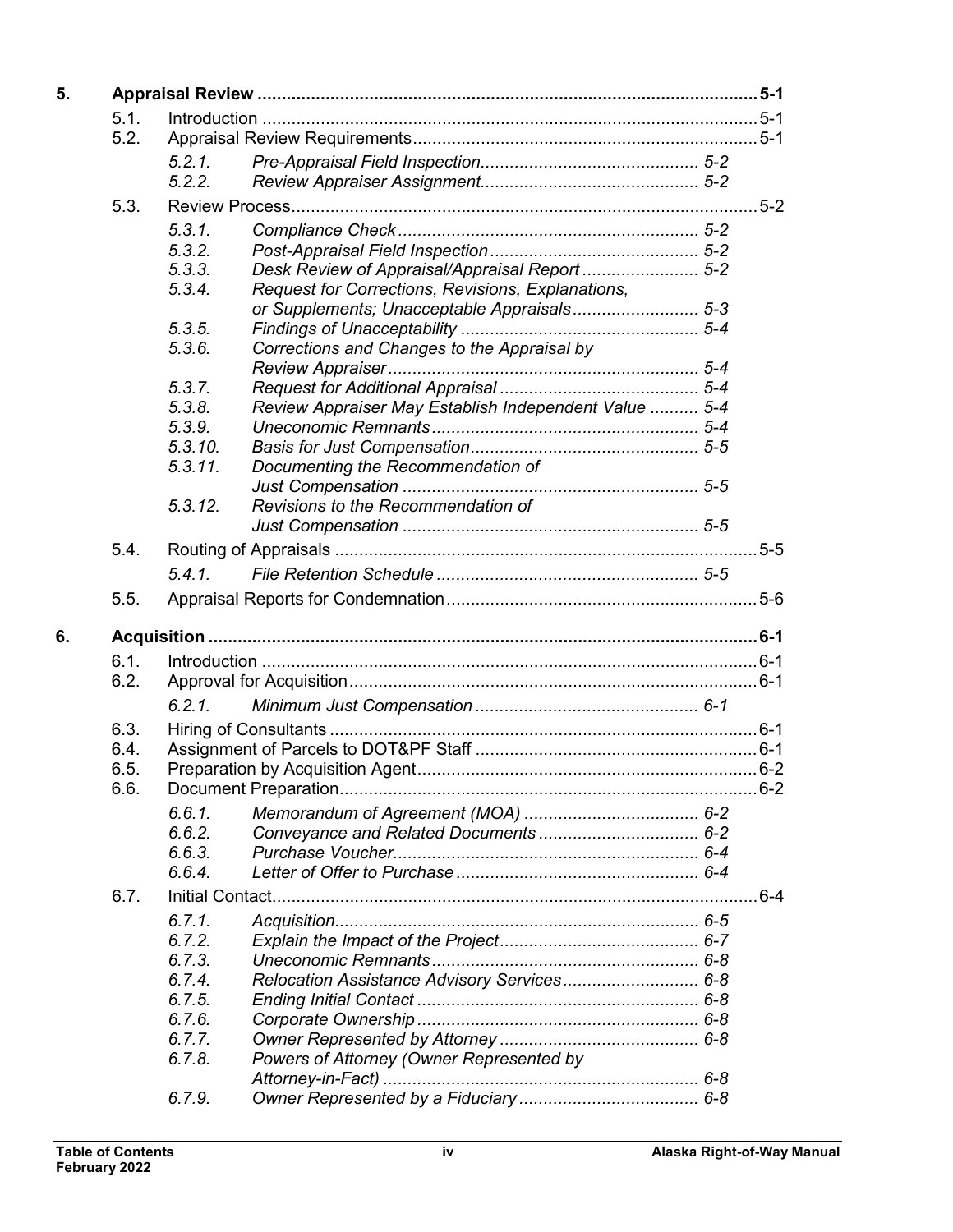|       | 6.7.10.    | Owner of a Restricted Native Allotment or                                                     |  |
|-------|------------|-----------------------------------------------------------------------------------------------|--|
|       | 6.7.11.    | <b>Subsequent Occupants: Protective</b>                                                       |  |
|       | 6.7.12.    |                                                                                               |  |
|       | 6.7.13.    |                                                                                               |  |
|       | 6.7.14.    |                                                                                               |  |
| 6.8.  |            |                                                                                               |  |
|       | 6.8.1.     |                                                                                               |  |
|       | 6.8.2.     |                                                                                               |  |
|       | 6.8.3.     |                                                                                               |  |
|       | 6.8.4.     |                                                                                               |  |
| 6.9.  |            |                                                                                               |  |
|       | 6.9.1.     |                                                                                               |  |
|       | 6.9.2.     |                                                                                               |  |
|       | 6.9.3.     |                                                                                               |  |
| 6.10. |            |                                                                                               |  |
|       | $6.10.1$ . |                                                                                               |  |
|       | 6.10.2.    |                                                                                               |  |
|       | 6.10.3.    |                                                                                               |  |
| 6.11. |            |                                                                                               |  |
| 6.12. |            |                                                                                               |  |
|       | 6.12.1     | Recommendation to Place a Parcel in                                                           |  |
| 6.13. |            |                                                                                               |  |
|       | 6.13.1.    |                                                                                               |  |
|       | 6.13.2.    |                                                                                               |  |
|       | 6.13.3.    |                                                                                               |  |
|       | 6.13.4.    | Notices and Public Health Protective Measures 6-15                                            |  |
|       | 6.13.5.    |                                                                                               |  |
| 6.14. |            |                                                                                               |  |
| 6.15. |            | Acquisition from Federal and State Agencies,                                                  |  |
|       | 6.15.1.    |                                                                                               |  |
|       | 6.15.2.    | Applications to the BIA for Trust or                                                          |  |
|       |            |                                                                                               |  |
|       | 6.15.3.    |                                                                                               |  |
|       | 6.15.4.    | Applications to the DNR Division of Mining,                                                   |  |
|       |            |                                                                                               |  |
|       | 6.15.5.    | Application for Interagency Land Management<br>Assignment (ILMA) and State Agency Leases 6-19 |  |
| 6.16. |            |                                                                                               |  |
|       | 6.16.1.    | <b>Acquisition Using State Funds with Project</b>                                             |  |
|       |            |                                                                                               |  |
|       | 6.16.2.    | Early Acquisition Using Federal Funds  6-20                                                   |  |
|       |            |                                                                                               |  |
|       | 6.16.3.    |                                                                                               |  |
|       |            | <b>State-Funded Early Acquisition</b>                                                         |  |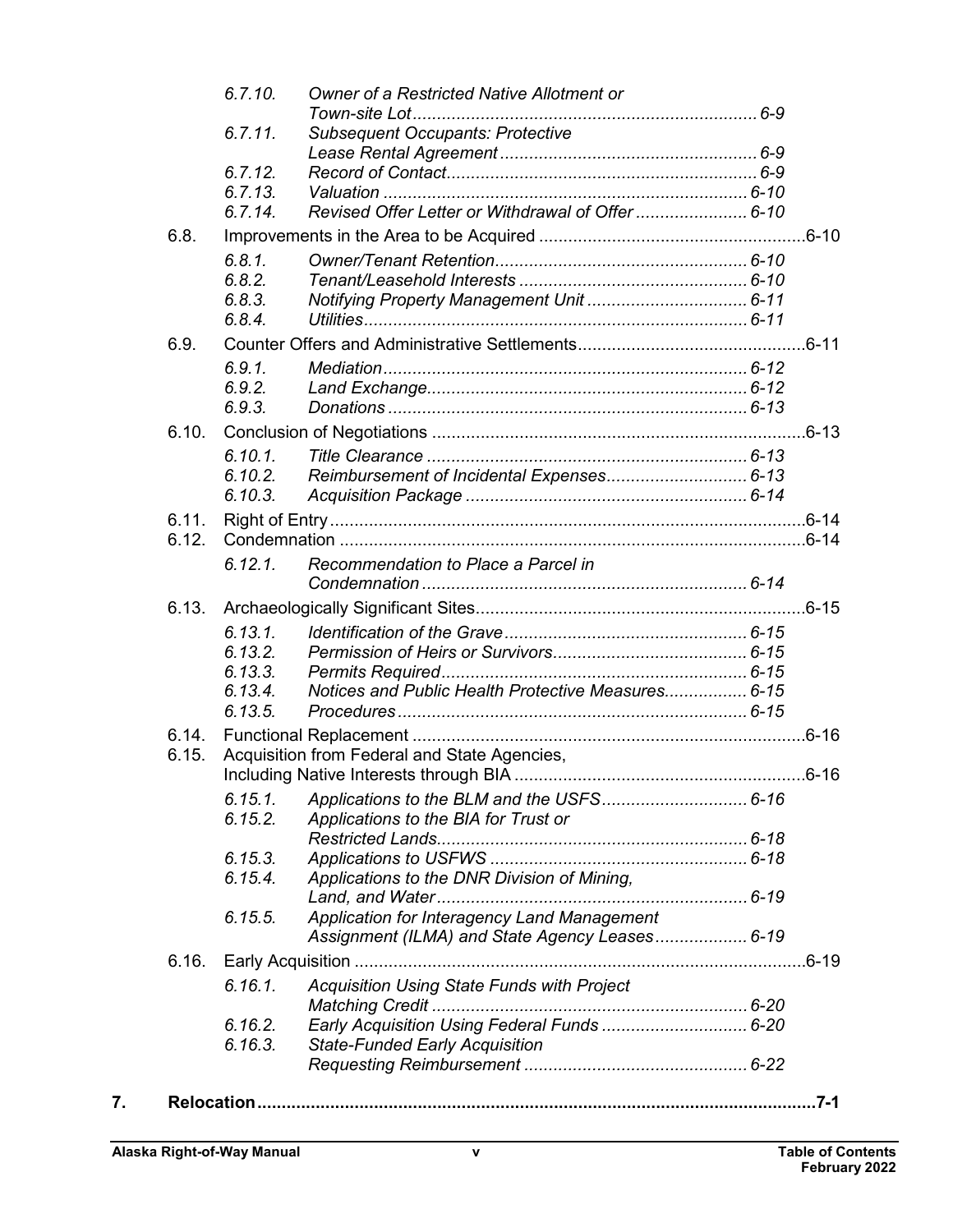| 7.1.<br>7.2.<br>7.3.<br>7.4. |                  |                                                                                       |  |  |  |  |
|------------------------------|------------------|---------------------------------------------------------------------------------------|--|--|--|--|
|                              | 7.4.1.           |                                                                                       |  |  |  |  |
| 7.5.                         |                  |                                                                                       |  |  |  |  |
|                              | 7.5.1.<br>7.5.2. |                                                                                       |  |  |  |  |
|                              | 7.5.3.           |                                                                                       |  |  |  |  |
|                              | 7.5.4.           |                                                                                       |  |  |  |  |
|                              | 7.5.5.           |                                                                                       |  |  |  |  |
| 7.6.<br>7.7.                 |                  |                                                                                       |  |  |  |  |
|                              | 7.7.1.           |                                                                                       |  |  |  |  |
|                              | 7.7.2.           | Availability of Comparable Replacement Housing 7-6                                    |  |  |  |  |
|                              | 7.7.3.           |                                                                                       |  |  |  |  |
|                              | 7.7.4.           |                                                                                       |  |  |  |  |
| 7.8.                         |                  |                                                                                       |  |  |  |  |
|                              | 7.8.1.           |                                                                                       |  |  |  |  |
|                              | 7.8.2.           |                                                                                       |  |  |  |  |
|                              | 7.8.3.           |                                                                                       |  |  |  |  |
|                              | 7.8.4.<br>7.8.5. |                                                                                       |  |  |  |  |
|                              | 7.8.6.           | Rental Assistance Payment for 90-Day Homeowner 7-11                                   |  |  |  |  |
| 7.9.                         |                  |                                                                                       |  |  |  |  |
|                              | 7.9.1.           |                                                                                       |  |  |  |  |
|                              | 7.9.2.           |                                                                                       |  |  |  |  |
|                              | 7.9.3.           |                                                                                       |  |  |  |  |
| 7.10.                        |                  |                                                                                       |  |  |  |  |
|                              | 7.10.1.          | Methods of Providing Comparable Replacement                                           |  |  |  |  |
| 7.11.                        |                  | Persons Ineligible to Receive Replacement Housing Payment7-13                         |  |  |  |  |
| 7.12.                        |                  |                                                                                       |  |  |  |  |
| 7.13.<br>7.14.               |                  |                                                                                       |  |  |  |  |
|                              | 7.14.1.          |                                                                                       |  |  |  |  |
|                              | 7.14.2.          | <b>Residential Moves: Fixed Payment for</b>                                           |  |  |  |  |
|                              |                  |                                                                                       |  |  |  |  |
| 7.15.                        |                  |                                                                                       |  |  |  |  |
| 7.16.                        |                  | Payment for Nonresidential Moves and Related Expenses7-15                             |  |  |  |  |
|                              | 7.16.1.          | Nonresidential Moves: Actual Reasonable Moving and                                    |  |  |  |  |
| 7.17.                        |                  | Nonresidential Moves: Preparation of Specifications, Notification, and Inspection7-17 |  |  |  |  |
|                              | $7.17.1$ .       |                                                                                       |  |  |  |  |
|                              | 7.17.2.          | Nonresidential Moves: Eligible Reestablishment                                        |  |  |  |  |
|                              | 7.17.3.          | Nonresidential Moves: Ineligible Reestablishment                                      |  |  |  |  |
|                              |                  |                                                                                       |  |  |  |  |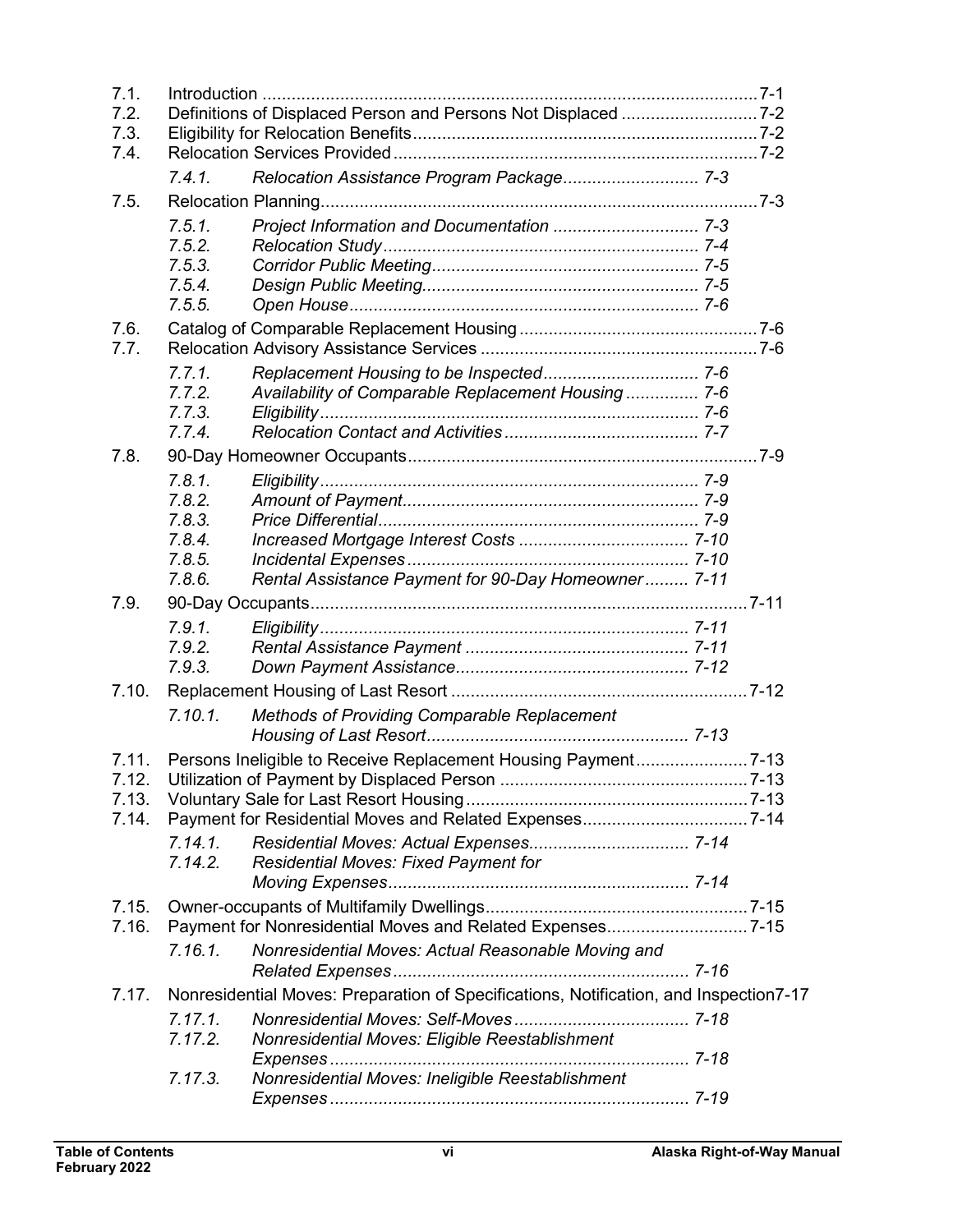|       | $7.17.4$ . | Nonresidential Business Fixed Payment for                 |  |
|-------|------------|-----------------------------------------------------------|--|
|       |            |                                                           |  |
|       | 7.17.5.    |                                                           |  |
|       | $7.17.6$ . | Farm Operation Fixed Payment for Moving Expenses 7-19     |  |
|       | 7.17.7.    |                                                           |  |
|       | 7.17.8.    | Average Annual Net Earnings of a Business or              |  |
|       |            |                                                           |  |
|       | 7.17.9.    |                                                           |  |
|       | 7.17.10.   |                                                           |  |
|       | 7.17.11.   |                                                           |  |
|       | 7.17.12.   | Ineligible Moving and Related Expenses:                   |  |
|       |            |                                                           |  |
| 7.18. |            |                                                           |  |
|       | 7.18.1.    |                                                           |  |
|       | 7.18.2.    |                                                           |  |
|       | 7.18.3.    | Moving and Related Expenses--Mobile Homes  7-21           |  |
|       | 7.18.4.    | Replacement Housing Payment for 90-Day                    |  |
|       |            |                                                           |  |
|       | 7.18.5.    | Replacement Housing Payments for 90-Day                   |  |
|       |            |                                                           |  |
|       | 7.18.6.    | Replacement Housing Payment Based on                      |  |
|       |            |                                                           |  |
|       | 7.18.7.    | Cost of Comparable Replacement Dwelling 7-23              |  |
|       | 7.18.8.    |                                                           |  |
|       | 7.18.9.    |                                                           |  |
|       | 7.18.10.   |                                                           |  |
| 7.19. |            |                                                           |  |
|       | 7.19.1     |                                                           |  |
|       | 7.19.2.    | Displaced Person Contact After Initiation of              |  |
|       |            |                                                           |  |
|       | 7.19.3.    |                                                           |  |
|       | 7.19.4.    |                                                           |  |
|       | 7.19.5.    |                                                           |  |
| 7.20. |            |                                                           |  |
| 7.21. |            |                                                           |  |
| 7.22. |            |                                                           |  |
|       |            |                                                           |  |
|       | 7.22.1.    |                                                           |  |
| 7.23. |            |                                                           |  |
| 7.24. |            |                                                           |  |
| 7.25. |            |                                                           |  |
|       | 7.25.1.    |                                                           |  |
|       | 7.25.2.    |                                                           |  |
|       | 7.25.3.    |                                                           |  |
|       | 7.25.4     |                                                           |  |
|       | 7.25.5.    | Multiple Occupants of One Displacement Dwelling Unit 7-27 |  |
|       | $7.25.6$ . |                                                           |  |
|       | 7.25.7.    |                                                           |  |
|       | 7.25.8.    |                                                           |  |
|       | 7.25.9.    |                                                           |  |
|       | 7.25.10.   |                                                           |  |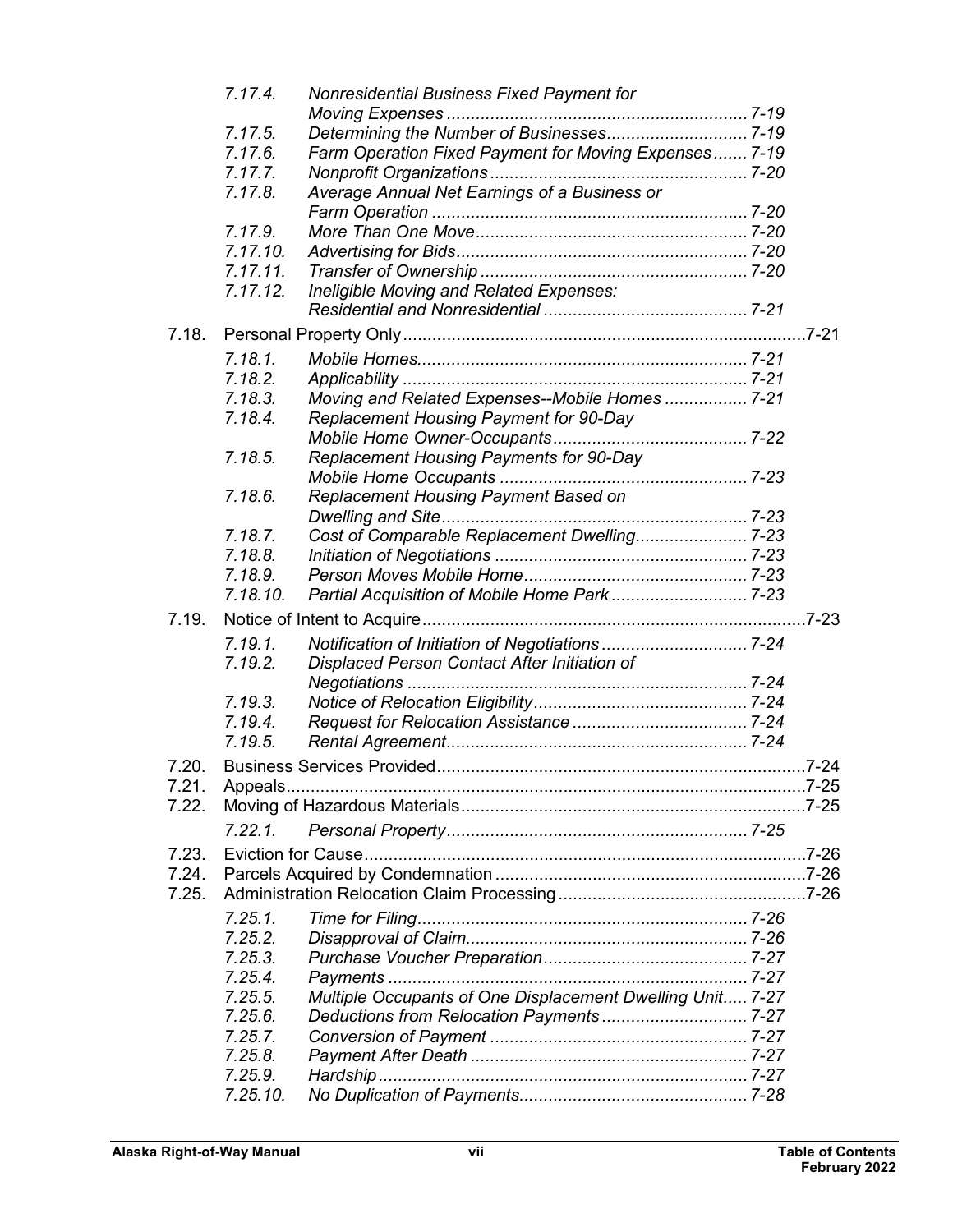|    |              | 7.25.11.         | Relocation Payments Not Considered As Income  7-28            |  |       |  |  |  |
|----|--------------|------------------|---------------------------------------------------------------|--|-------|--|--|--|
|    | 7.26.        |                  |                                                               |  |       |  |  |  |
|    |              | 7.27.            | Restrictions on Agent Establishing a Relocation Payment. 7-28 |  |       |  |  |  |
| 8. |              |                  |                                                               |  |       |  |  |  |
|    | 8.1.<br>8.2. |                  |                                                               |  |       |  |  |  |
|    | 8.3.         |                  |                                                               |  |       |  |  |  |
|    |              | 8.3.1.           |                                                               |  |       |  |  |  |
|    |              | 8.3.2.           |                                                               |  |       |  |  |  |
|    |              | 8.3.3.           |                                                               |  |       |  |  |  |
|    |              | 8.3.4.           |                                                               |  |       |  |  |  |
|    |              | 8.3.5.           | New, Updated, or Revised Appraisals 8-2                       |  |       |  |  |  |
|    |              | 8.3.6.           |                                                               |  |       |  |  |  |
|    |              | 8.3.7.<br>8.3.8. |                                                               |  |       |  |  |  |
|    |              |                  |                                                               |  |       |  |  |  |
|    | 8.4.         |                  |                                                               |  |       |  |  |  |
|    | 8.5.         |                  |                                                               |  |       |  |  |  |
|    |              | 8.5.1.           |                                                               |  |       |  |  |  |
|    | 8.6.         |                  |                                                               |  |       |  |  |  |
|    | 8.7.         |                  |                                                               |  |       |  |  |  |
| 9. |              |                  |                                                               |  |       |  |  |  |
|    | 9.1.         |                  |                                                               |  |       |  |  |  |
|    | 9.2.         |                  |                                                               |  |       |  |  |  |
|    | 9.3.         |                  |                                                               |  |       |  |  |  |
|    |              | 9.3.1.           |                                                               |  |       |  |  |  |
|    |              | 9.3.2.           | Property Management Project Status Report  9-3                |  |       |  |  |  |
|    |              | 9.3.3.           |                                                               |  |       |  |  |  |
|    |              | 9.3.4.           | Owner's Agreement to Vacate Occupied Premises 9-3             |  |       |  |  |  |
|    |              | 9.3.5.           |                                                               |  |       |  |  |  |
|    | 9.4.         |                  |                                                               |  |       |  |  |  |
|    |              | 9.4.1.           |                                                               |  |       |  |  |  |
|    |              | 9.4.2.           |                                                               |  |       |  |  |  |
|    |              | 9.4.3.           |                                                               |  |       |  |  |  |
|    | 9.5.         |                  |                                                               |  | $9-4$ |  |  |  |
|    |              | 9.5.1            |                                                               |  |       |  |  |  |
|    |              | 9.5.2.           |                                                               |  |       |  |  |  |
|    |              | 9.5.3.           | Improvements Cleared by General Contractor  9-5               |  |       |  |  |  |
|    | 9.6.         |                  |                                                               |  | $9-5$ |  |  |  |
|    |              | 9.6.1.           |                                                               |  |       |  |  |  |
|    |              | 9.6.2.           |                                                               |  |       |  |  |  |
|    |              | 9.6.3.           |                                                               |  |       |  |  |  |
|    | 9.7.         |                  |                                                               |  |       |  |  |  |
|    |              | 9.7.1.           | General Eligibility Requirements for Businesses  9-11         |  |       |  |  |  |
|    | 9.8.         |                  |                                                               |  |       |  |  |  |
|    |              | 9.8.1.           |                                                               |  |       |  |  |  |
|    |              | 9.8.2.           |                                                               |  |       |  |  |  |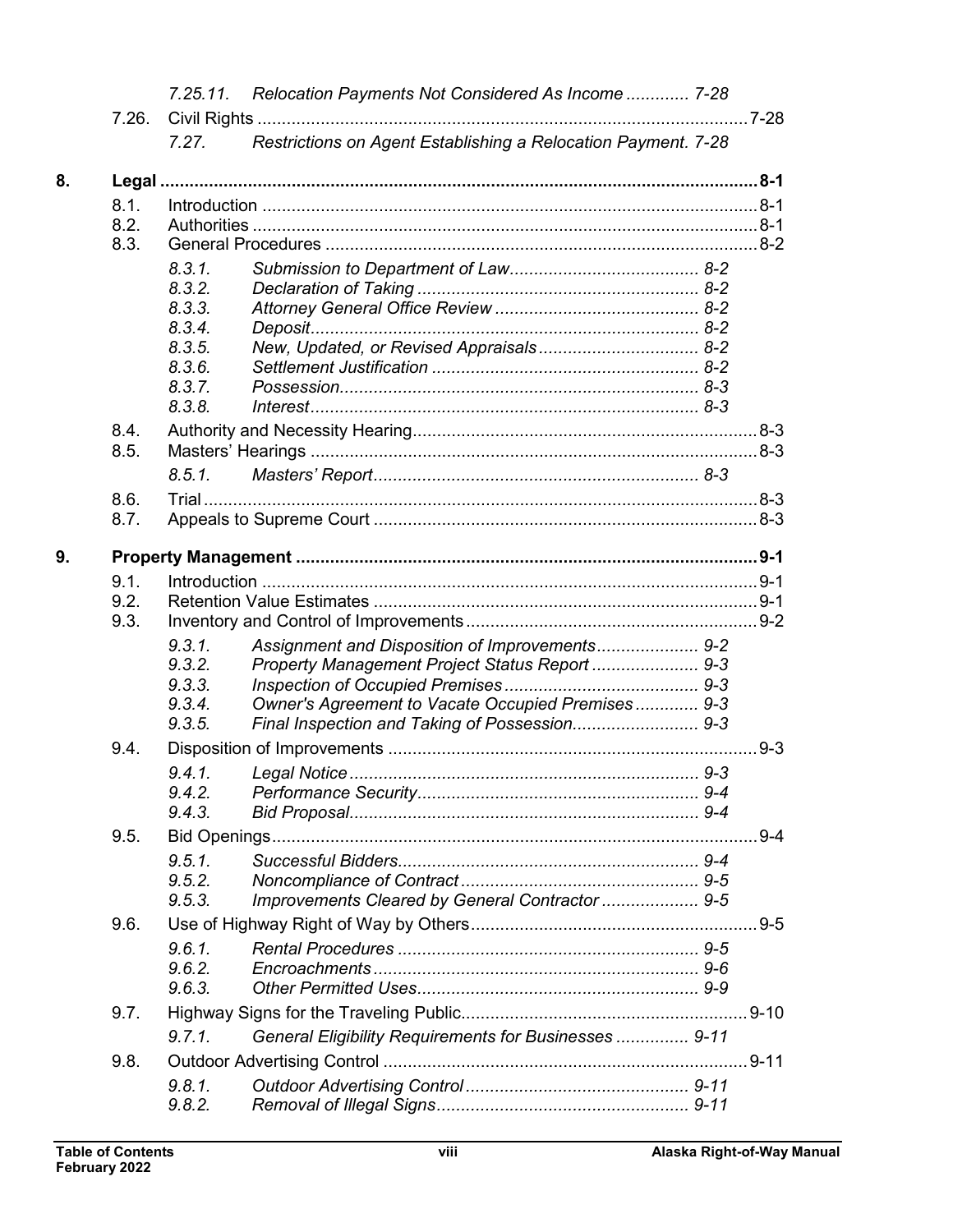|     | 9.9.  |            |                                                     |  |  |  |
|-----|-------|------------|-----------------------------------------------------|--|--|--|
|     |       | 9.9.1      |                                                     |  |  |  |
|     |       | 9.9.2.     |                                                     |  |  |  |
|     | 9.10. |            |                                                     |  |  |  |
|     |       | 9.10.1     |                                                     |  |  |  |
|     |       | 9.10.2.    |                                                     |  |  |  |
|     |       | 9.10.3.    |                                                     |  |  |  |
|     |       | 9.10.4.    |                                                     |  |  |  |
|     |       | 9.10.5.    | Request for Authority to Appraise and               |  |  |  |
|     |       |            |                                                     |  |  |  |
|     |       | 9.10.6.    |                                                     |  |  |  |
|     |       | 9.10.7.    | Sale of Structures and Excess Land on a             |  |  |  |
|     |       |            |                                                     |  |  |  |
|     |       | 9.10.8.    |                                                     |  |  |  |
|     |       | 9.10.9.    |                                                     |  |  |  |
|     | 9.11. |            |                                                     |  |  |  |
|     | 9.12. |            |                                                     |  |  |  |
| 10. |       |            |                                                     |  |  |  |
|     | 10.1  |            |                                                     |  |  |  |
|     | 10.2  |            |                                                     |  |  |  |
|     | 10.3  |            |                                                     |  |  |  |
|     | 10.4  |            |                                                     |  |  |  |
|     | 10.5  |            |                                                     |  |  |  |
|     |       |            |                                                     |  |  |  |
|     |       | $10.5.1$ . | Projects That Do Not Require Land Acquisition  10-5 |  |  |  |
|     |       | 10.5.2.    |                                                     |  |  |  |
|     | 10.6  |            |                                                     |  |  |  |
|     | 10.7  |            |                                                     |  |  |  |
| 11. |       |            |                                                     |  |  |  |
| 12. |       |            |                                                     |  |  |  |
|     |       |            |                                                     |  |  |  |